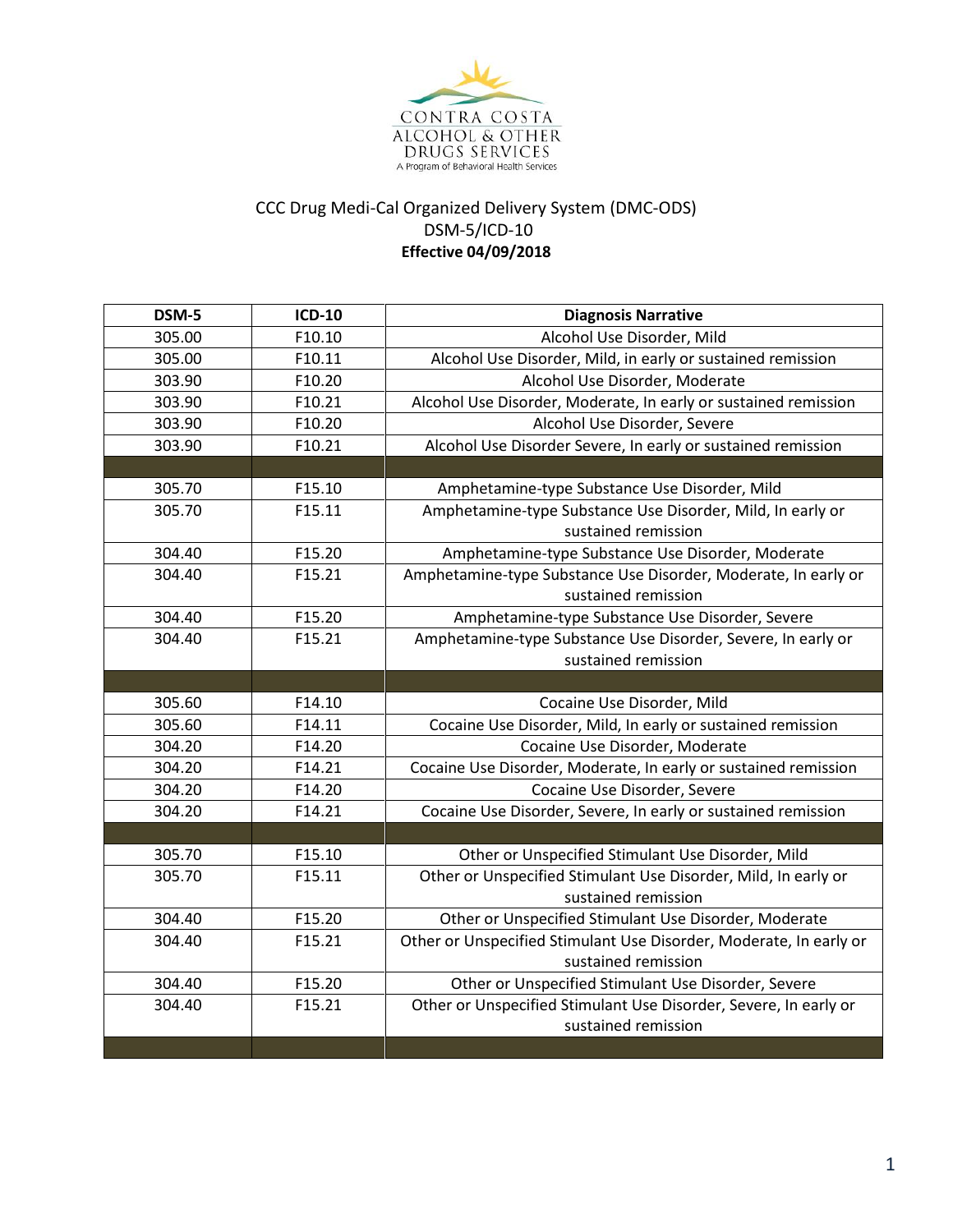

## CCC Drug Medi-Cal Organized Delivery System (DMC-ODS) DSM-5/ICD-10 **Effective 04/09/2018**

| DSM-5  | <b>ICD-10</b> | <b>Diagnosis Narrative</b>                                            |
|--------|---------------|-----------------------------------------------------------------------|
| 305.40 | F13.10        | Sedative, Hypnotic, Or Anxiolytic Use Disorder, Mild                  |
| 305.40 | F13.11        | Sedative, Hypnotic, Or Anxiolytic Use Disorder, Mild, In early or     |
|        |               | sustained remission                                                   |
| 304.10 | F13.20        | Sedative, Hypnotic, Or Anxiolytic Use Disorder, Moderate              |
| 304.10 | F13.21        | Sedative, Hypnotic, Or Anxiolytic Use Disorder, Moderate, In early or |
|        |               | sustained remission                                                   |
| 304.10 | F13.20        | Sedative, Hypnotic, Or Anxiolytic Use Disorder, Severe                |
| 304.10 | F13.21        | Sedative, Hypnotic, Or Anxiolytic Use Disorder, Severe, In early or   |
|        |               | sustained remission                                                   |
|        |               |                                                                       |
| 305.20 | F12.10        | Cannabis Use Disorder, Mild                                           |
| 305.20 | F12.11        | Cannabis Use Disorder, Mild, In early or sustained remission          |
| 304.30 | F12.20        | Cannabis Use Disorder, Moderate                                       |
| 304.30 | F12.21        | Cannabis Use Disorder, Moderate, In early or sustained remission      |
| 304.30 | F12.20        | Cannabis Use Disorder, Severe                                         |
| 304.30 | F12.21        | Cannabis Use Disorder, Severe, In early or sustained remission        |
|        |               |                                                                       |
| 305.30 | F16.10        | Other Hallucinogen Use Disorder, Mild                                 |
| 305.30 | F16.11        | Other Hallucinogen Use Disorder, Mild, In early or sustained          |
|        |               | remission                                                             |
| 304.50 | F16.20        | Other Hallucinogen Use Disorder, Moderate                             |
| 304.50 | F16.21        | Other Hallucinogen Use Disorder, Moderate, In early or sustained      |
|        |               | remission                                                             |
| 304.50 | F16.20        | Other Hallucinogen Use Disorder, Severe                               |
| 304.50 | F16.21        | Other Hallucinogen Use Disorder, Severe, In early or sustained        |
|        |               | remission                                                             |
|        |               |                                                                       |
| 305.90 | F18.10        | Inhalant Use Disorder, Mild                                           |
| 305.90 | F18.11        | Inhalant Use Disorder, Mild, In early or sustained remission          |
| 304.60 | F18.20        | Inhalant Use Disorder, Moderate                                       |
| 304.60 | F18.21        | Inhalant Use Disorder, Moderate, In early or sustained remission      |
| 304.60 | F18.20        | Inhalant Use Disorder, Severe                                         |
| 304.60 | F18.21        | Inhalant Use Disorder, Severe, In early or sustained remission        |
|        |               |                                                                       |